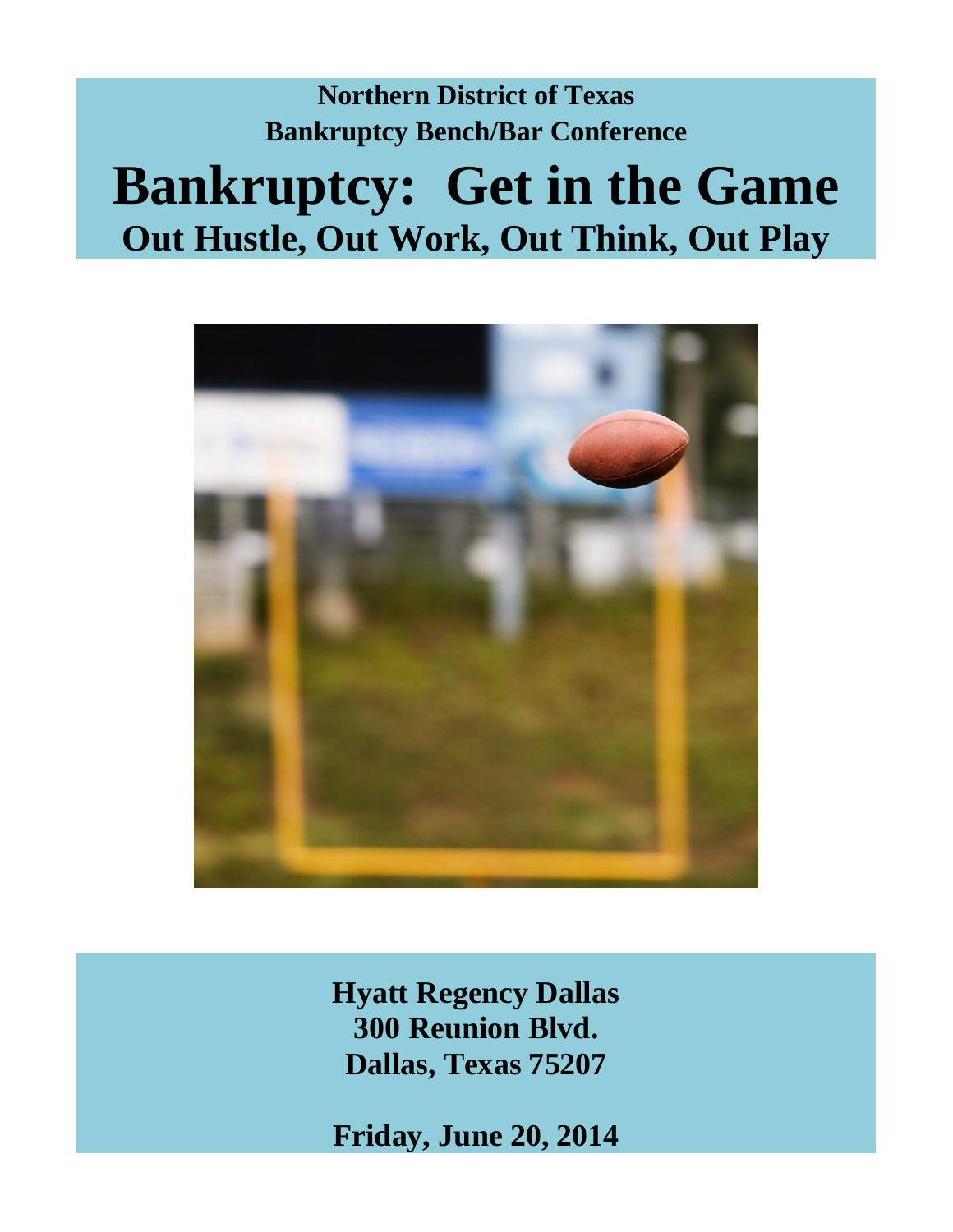### **Bankruptcy: Get in the Game Northern District of Texas**

### **Bankruptcy Bench/Bar Conference**

#### **6.25 hours CLE (including 1 hour ethics) Friday, June 20, 2014**

- 8:30 a.m. 9:00 a.m. *"The Draft"* Registration and Continental Breakfast. Reunion Foyer
- 9:00 a.m. 9:10 a.m. *"Kick Off"*  Welcome Remarks. Reunion EF *Chief Judge Barbara J. Houser*
- 9:10 a.m. 10:00 a.m. *"For the Love of the Game"* Plenary Session I: Recent Case Law Updates. Reunion EF *Frasher Murphy and Marcus Helt*
- 10:00 a.m. 10:30 a.m. *"Defensive Maneuvers": Hot Topics in Ethics*

Short Session: Judicial Estoppel: Discussion of the ethical considerations. Reunion EF *Michael Cooley*

- 10:30 a.m. 10:45 a.m. *"Time Out"* Break – Refreshments and mingling. Reunion Foyer
- 10:45 a.m. 11:35 a.m. *"Play Hard, Get Dirty, Have Fun"*  Plenary Session II: 21<sup>st</sup> Century Practice of Law. Reunion EF *Lynnette Warman and Judge Stacey G. C. Jernigan*
- 11:35 a.m. 12:05 p.m. *"No Pain No Gain"* Short Session: Individual Chapter 11 Cases. Reunion EF. *Paul Keiffer*
- 12:05 p.m. 1:10 p.m. *"Half-Time"* Lunch with Keynote Speaker, Ed Butowsky.

*Athletes and Bankruptcy* Ed Butowsky is a recognized expert in the wealth management industry. Ed was featured in the *Sports Illustrated* article, "How (and Why) Athletes Go Broke", and in the film "Broke", an ESPN 30 for 30 documentary chronicling professional athletes and their monetary experiences. Reunion GH

- 1:10 p.m. 2:00 p.m. *"And the Crowd Goes Wild"*
	- Choose 1 Break Out (A) *"That's How I Roll"* What's Going on in the Secured Creditor World. Reunion GH *Tom Powers, Shawn Carter, and Mike Toronjo*
	- (B) *"Illegal Motion"*

Top 10 Ways to Have a Trustee Appointed in a Case. Reunion EF*, St. Clair Newbern, Mark Andrews, and Dennis Faulkner*

2:00 p.m. – 2:50 p.m. *"And the Crowd Goes Wild"* Choose 1 Break Out (A) *"Take Aways"* Exemptions. Reunion GH *Julianne Parker, Howard Spector, and Pam Bassel*

> (B) *"Home Field Advantage"* Venue. Reunion EF *Michael McBride, Martin Sosland, and Stephen Pezanosky*

- 2:50 p.m. 3:05 p.m. *"Time Out"* Break – Refreshments and mingling. Reunion Foyer
- 3:05 p.m. 3:40 p.m. *"Huddle Up" Huddle with the Judges: Large Group Session* Join all the Judges as we discuss hot topics in the Northern District and answer questions. Reunion EF

#### 3:45 p.m. – 4:30 p.m. – *"Huddle Up" Huddle with the Judges: Small Group Session* Join a small group of participants and a Judge for a

lively discussion of hot topics with a facilitator to keep things rolling. Check your name tag for Judge assignments (10 min. ethics).

#### **Judges at the Huddle Session:**

| Chief Judge Barbara J.    | Judge Harlin D. Hale $-$   |
|---------------------------|----------------------------|
| Houser - Reunion A        | Reunion C                  |
| Judge Robert L. Jones $-$ | Judge Russell F. Nelms -   |
| Reunion A                 | Pegasus B                  |
| Judge D. Michael Lynn $-$ | Judge Stacey G.C. Jernigan |
| <b>Reunion B</b>          | $- Pegasus A$              |

#### **Facilitators:**

| David Langston       |
|----------------------|
| William Medford      |
| Megan Price          |
| Davor Rukavina       |
| Claire Russell       |
| <b>Tracie Shelby</b> |
| Michelle Shriro      |
| Reedy Spigner        |
| Max Tarbox           |
| Robert Wilson        |
|                      |

4:30 p.m. – 5:30 p.m. *"Touchdown"* Reception. Reunion Foyer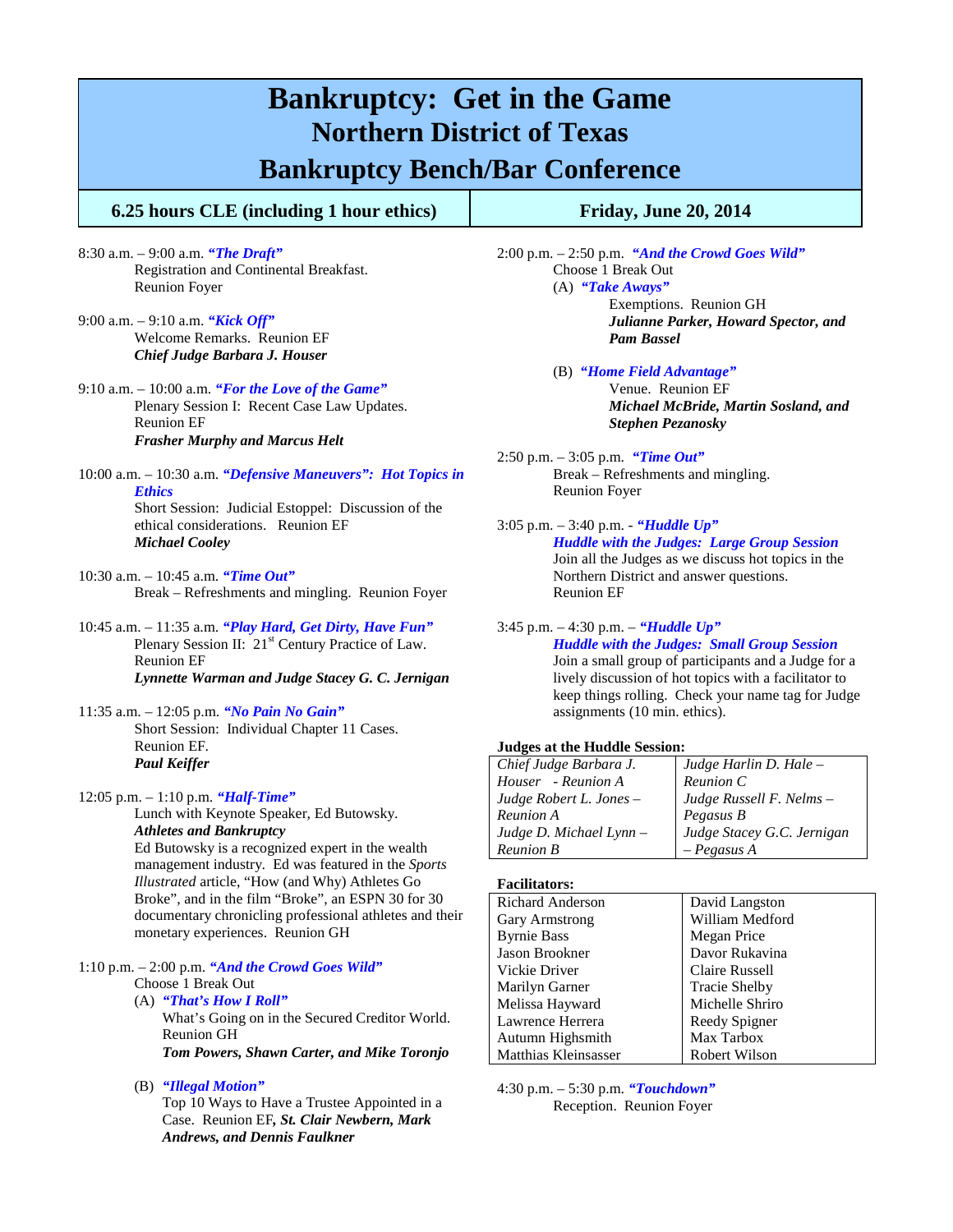## **2014 Northern District of Texas Bankruptcy Bench/Bar Conference Registration**

| <b>Please print</b>                                                         |        |                                                                                                                                                                                                                               |                                                                                                                                                                                                                                |  |
|-----------------------------------------------------------------------------|--------|-------------------------------------------------------------------------------------------------------------------------------------------------------------------------------------------------------------------------------|--------------------------------------------------------------------------------------------------------------------------------------------------------------------------------------------------------------------------------|--|
|                                                                             |        | Name: Name and the second contract of the second contract of the second contract of the second contract of the second contract of the second contract of the second contract of the second contract of the second contract of |                                                                                                                                                                                                                                |  |
|                                                                             |        |                                                                                                                                                                                                                               | Company Name: Name: Name and South Assembly Name and South Assembly Name and South Assembly Name and South Assembly Name and South Assembly Name and Assembly Name and Assembly Name and Assembly Name and Assembly Name and A |  |
|                                                                             |        | Mailing Address: Mailing Address:                                                                                                                                                                                             |                                                                                                                                                                                                                                |  |
| City:                                                                       |        | State: $\sqrt{2\pi}$                                                                                                                                                                                                          |                                                                                                                                                                                                                                |  |
|                                                                             |        |                                                                                                                                                                                                                               | Daytime Telephone: Fax: Fax: Email: Email:                                                                                                                                                                                     |  |
|                                                                             |        |                                                                                                                                                                                                                               | $\Box$ Attorney – Area of Practice $\Box$ How long?                                                                                                                                                                            |  |
|                                                                             |        |                                                                                                                                                                                                                               | Other:                                                                                                                                                                                                                         |  |
| Check the break-out sessions you plan to attend:<br>1:10 p.m. $- 2:00$ p.m. | $\Box$ | (A) "That's How I Roll"<br>What's Going on in the Secured Creditor World.<br>Tom Powers, Shawn Carter, and Mike Toronjo                                                                                                       |                                                                                                                                                                                                                                |  |
|                                                                             | $\Box$ | (B) "Illegal Motion"<br>Top 10 Ways to Have a Trustee Appointed in a Case.<br>St. Clair Newbern, Mark Andrews, and Dennis Faulkner                                                                                            |                                                                                                                                                                                                                                |  |
| $2:00$ p.m. $-2:50$ p.m.                                                    | □      | (A) "Take Aways"<br>Exemptions.<br>Julianna Parker, Howard Spector, and Pam Bassel                                                                                                                                            |                                                                                                                                                                                                                                |  |
|                                                                             | ◘      | (B) "Home Field Advantage"<br>Venue.<br>Michael McBride, Martin Sosland, and Stephen Pezanosky                                                                                                                                |                                                                                                                                                                                                                                |  |
| $\Box$                                                                      |        |                                                                                                                                                                                                                               | Please check here if you require special assistance. Please describe your needs:                                                                                                                                               |  |
| <b>Registration Fee:</b>                                                    |        | \$175 payable by check only<br>(Fee includes all educational sessions, breaks, lunch, and                                                                                                                                     |                                                                                                                                                                                                                                |  |
| <b>Registration Deadline:</b>                                               |        | reception)<br>June 11, 2014 (Seating is limited to the first 250 registrants.)                                                                                                                                                |                                                                                                                                                                                                                                |  |

Please mail your completed registration form and your check (payable to the Dallas Bar Association, Bankruptcy Section) to:

> Frances A. Smith Shackelford, Melton, McKinley & Norton, LLP 3333 Lee Parkway, Tenth Floor Dallas, Texas 75219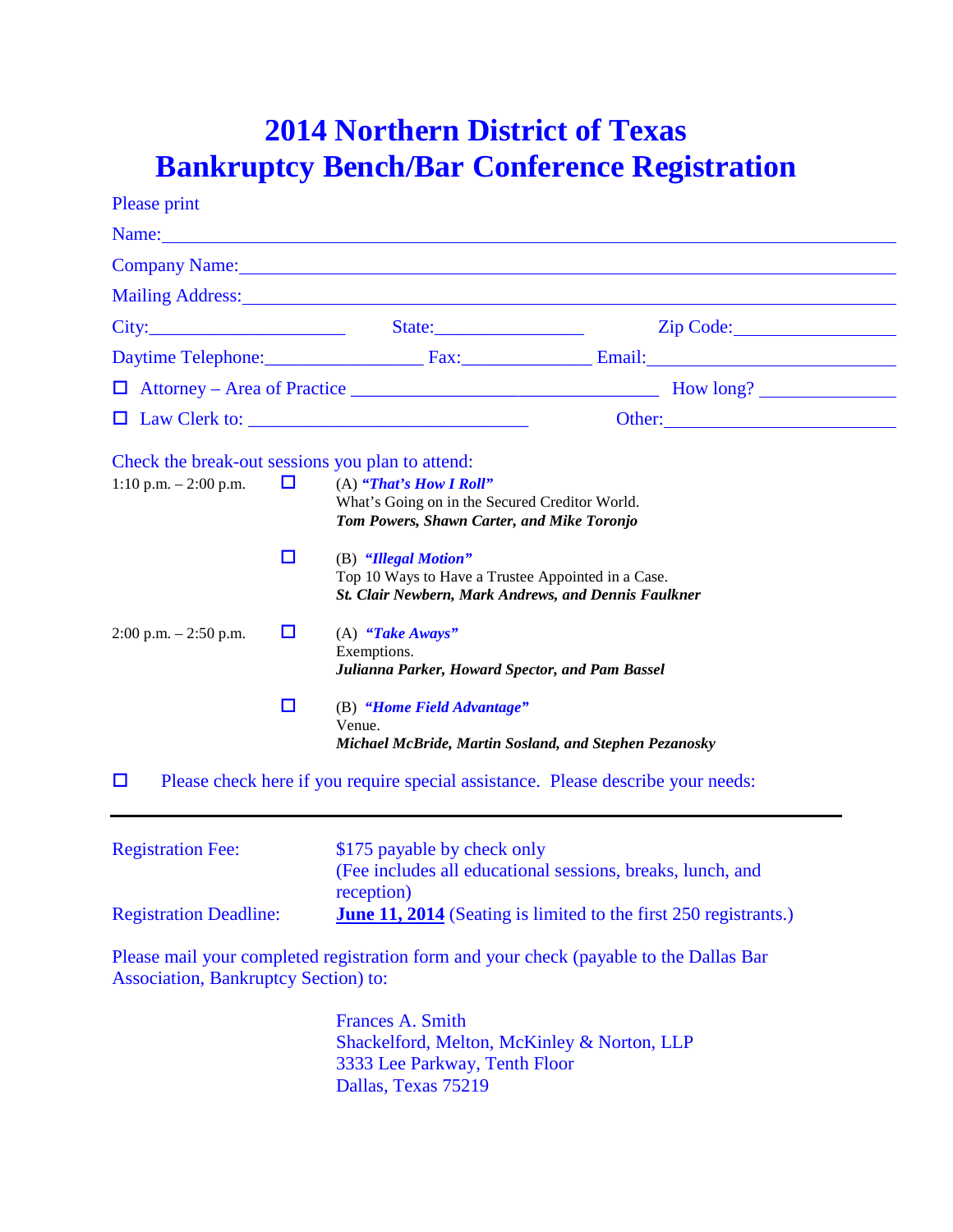Cancellations/Substitutions: No refunds. Substitutions are accepted at any time prior to the program.

Questions? Please call Omar Alaniz by telephone at 214-953-6593 or email at omar.alaniz@bakerbotts.com.

Parking: The Hyatt does not provide complimentary parking. Parking at the hotel entrance is valet only. Self-parking in the outdoor Radish Lot is conveniently located on the north end of the hotel at the intersection of Hotel Street and Reunion Boulevard West.

Radish Lot 0-4 Hours - \$9.00 (tax inclusive) 4-8 Hours - \$13.00 (tax inclusive) 8+ Hours - \$19.00 (tax inclusive)

#### **Hotel Accommodations**

The following hotels are conveniently located near the conference venue:

| <b>Our Host Hotel:</b>                       | <b>Hotel Lawrence</b>                      |
|----------------------------------------------|--------------------------------------------|
| <b>Hyatt Regency Dallas</b>                  | <b>302 South Houston Street</b>            |
| <b>300 Reunion Blvd.</b>                     | Dallas, TX 75202                           |
| <b>Dallas, TX 75207</b>                      | T: $214-761-9090$ / Fax: $214-761-0740$    |
| T: 214-651-1234 / Fax: 214-742-8126          |                                            |
| <b>Click here to go to the Hyatt Regency</b> | Click here to go to Hotel Lawrence website |
| website                                      |                                            |
| <b>Aloft Dallas</b>                          | W Dallas – Victory                         |
| 1033 Young Street                            | 2440 Victory Park Lane                     |
| Dallas, TX 75202                             | Dallas, Texas 75219                        |
| $T: 214-761-0000 / Fax: 214-761-0001$        | $T: 214-397-4118 / Fax: 214-397-4135$      |
|                                              |                                            |
| Click here to go to Aloft Dallas website     | Click here to go to W Hotel website        |
|                                              |                                            |
| <b>Crowne Plaza Hotel</b>                    | Days Inn – Market Center                   |
| 1015 Elm Street                              | 2026 Market Center Blvd.                   |
| Dallas, TX 75202                             | Dallas, TX 75207                           |
| T: 214-742-5678/ Fax: 214-379-3577           | $T: 214-748-2243$ / Fax:                   |
|                                              |                                            |
| Click here to go to the Crowne Plaza website | Click here to go to the Days Inn website   |

### **Directions to the Hyatt Regency Dallas**

From DFW International Airport (DFW):

Distance: 22 Miles

Take the south airport exit and follow signs to Dallas via Hwy 183 (east). Continue approximately 14 miles and merge to I-35E (south) to Dallas. When the downtown Dallas